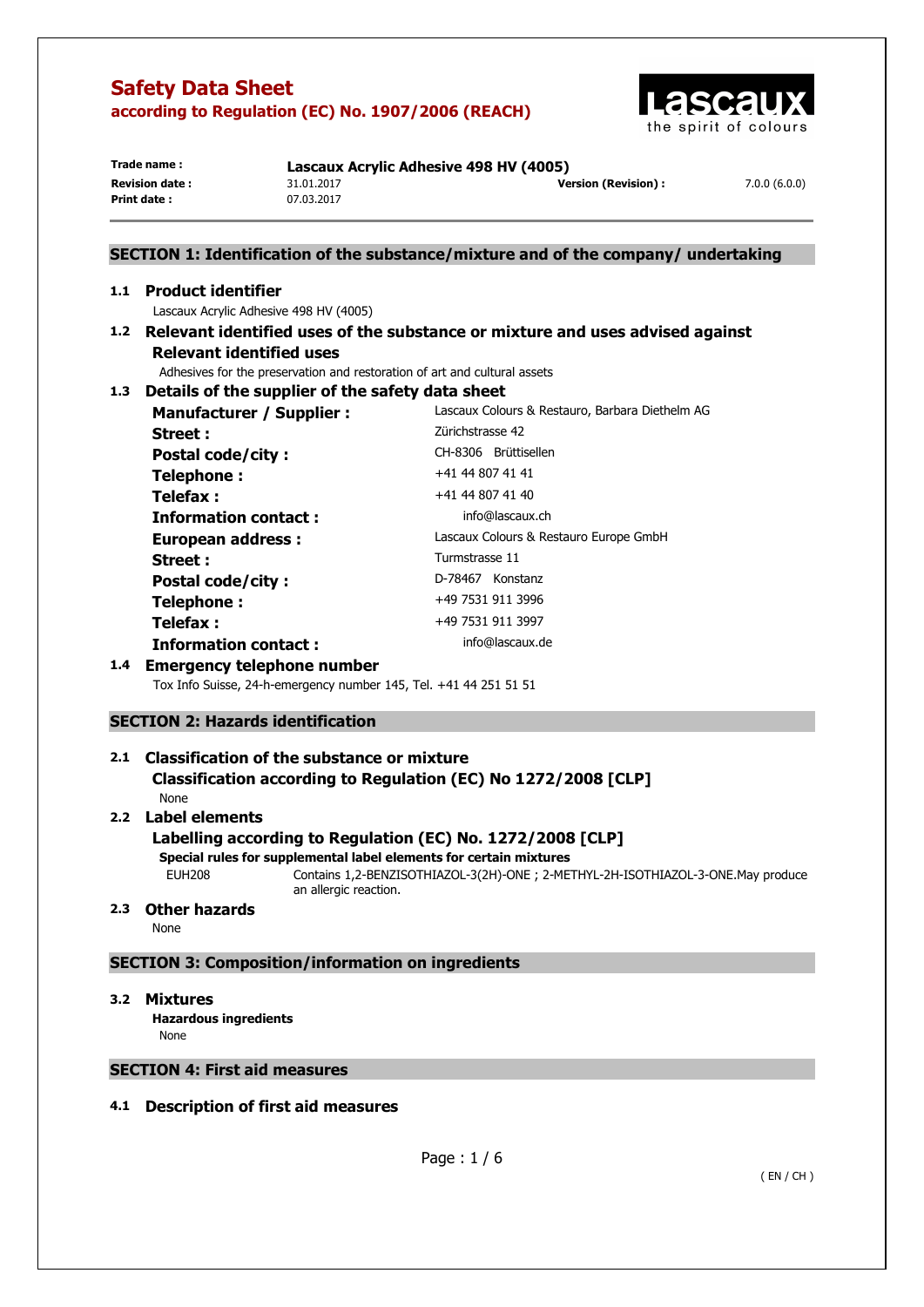

| Trade name:            | Lascaux Acrylic Adhesive 498 HV (4005) |                      |              |
|------------------------|----------------------------------------|----------------------|--------------|
| <b>Revision date :</b> | 31.01.2017                             | Version (Revision) : | 7.0.0(6.0.0) |
| Print date :           | 07.03.2017                             |                      |              |

## **General information**

In all cases of doubt, or when symptoms persist, seek medical attention. Never give anything by mouth to an unconscious person.

#### **Following inhalation**

Take the casualty into the fresh air and keep warm. Keep at rest. Irregular breathing/no breathing: artificial respiration. Unconsciousness: lateral position - call a physician.

#### **In case of skin contact**

Wash away with soap and water and rinse. Do NOT use solvents or thinners.

#### **After eye contact**

Remove contact lenses, keep eyelids open. Flush with plenty of water (10 - 15 min.). Call a physician.

#### **After ingestion**

Contact a doctor immediately. Keep at rest. Do not induce vomiting.

### **4.2 Most important symptoms and effects, both acute and delayed**  No information available.

## **4.3 Indication of any immediate medical attention and special treatment needed**  None

## **SECTION 5: Firefighting measures**

### **5.1 Extinguishing media**

**Suitable extinguishing media**  Alcohol resistant foam, CO2, powders, water spray.

#### **Unsuitable extinguishing media**  Waterjet.

# **5.2 Special hazards arising from the substance or mixture**

## Fire will produce dense black smoke. Exposure to decomposition products may cause a health hazard.

## **5.3 Advice for firefighters**

## **Special protective equipment for firefighters**

Appropriate breathing apparatus may be required.

## **5.4 Additional information**

Do not allow the quenching water into the sewage system.

## **SECTION 6: Accidental release measures**

## **6.1 Personal precautions, protective equipment and emergency procedures**

Keep away from ignition sources and provide for good ventilation. Refer to protective measures listed in sections 7 and 8.

## **6.2 Environmental precautions**

If the product contaminates lakes, rivers or sewages, inform appropriate authorities in accordance with local regulations.

## **6.3 Methods and material for containment and cleaning up**

#### **For cleaning up**

Contain and collect spillage with non-combustible absorbent materials, e.g. sand, earth, vermiculite, diatomaceous earth and place in container for disposal according to local regulations (see section 13). Clean preferabily with a detergent; avoid use of solvents.

## **6.4 Reference to other sections**

None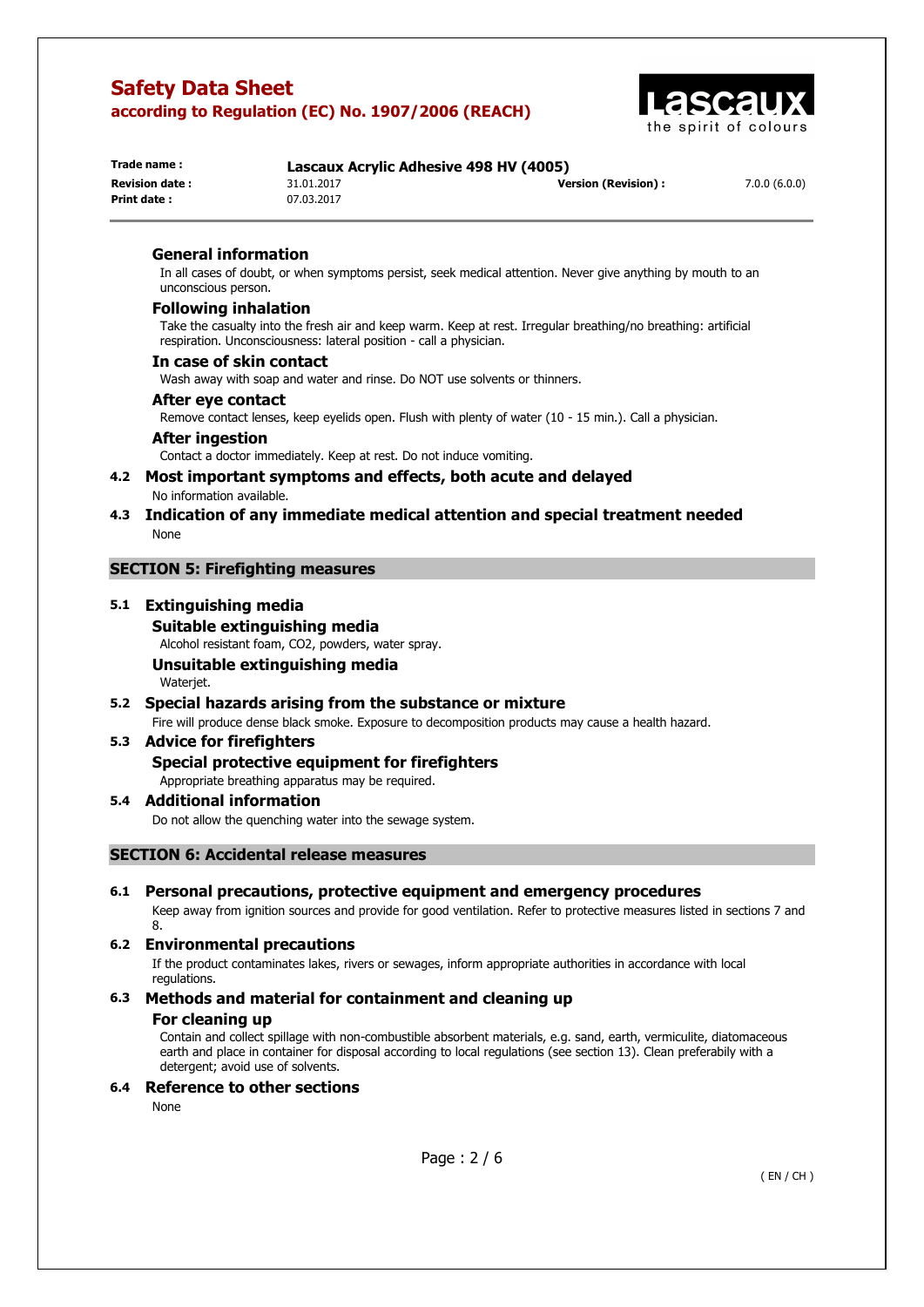

**Print date :** 07.03.2017

**Trade name : Lascaux Acrylic Adhesive 498 HV (4005) Revision date :** 31.01.2017 **Version (Revision) :** 7.0.0 (6.0.0)

## **SECTION 7: Handling and storage**

## **7.1 Precautions for safe handling**

Do not eat or drink during work - no smoking. Comply with the health and safety at work laws. For personal protection see Section 8.

## **7.2 Conditions for safe storage, including any incompatibilities Requirements for storage rooms and vessels**

No particular measures required.

**Hints on joint storage** 

**Storage class ( D ) :** 12 **Storage class (TRGS 510) ( D ) :** 12

## **Further information on storage conditions**

Always keep in containers of same material as the original one. See also instructions on the label. Avoid heating and direct sunlight. Keep containers dry and cool. Comply with the health and saftey at work laws.

## **7.3 Specific end use(s)**

None

## **SECTION 8: Exposure controls/personal protection**

#### **8.1 Control parameters**

None

## **8.2 Exposure controls**

#### **Personal protection equipment**

**Eye/face protection** 

Wear protective glasses in case of splashes.

## **Skin protection**

#### **Body protection**

After skin contact wash thorougly with soap and water or use recognised skin cleanser. Do Not use solvents or thinners.

## **SECTION 9: Physical and chemical properties**

## **9.1 Information on basic physical and chemical properties**

#### **Appearance**

**Physical state :** Pasty.

**Colour :** White.

## **Odour**

Poor, characteristic.

## **Safety relevant basis data**

| Initial boiling point and boiling<br>range : | (1013 hPa) | approx. | 100            | °C                |
|----------------------------------------------|------------|---------|----------------|-------------------|
| Flash point:                                 |            |         | not applicable |                   |
| Vapour pressure :                            | (50 °C )   | approx. | 120            | hPa               |
| <b>Density:</b>                              | (20 °C)    | approx. | 1.0            | q/cm <sup>3</sup> |
| pH :                                         |            | approx. | 8,5            |                   |
| <b>Viscosity:</b>                            | (20 °C )   |         | $5000 - 10000$ | mPa.s             |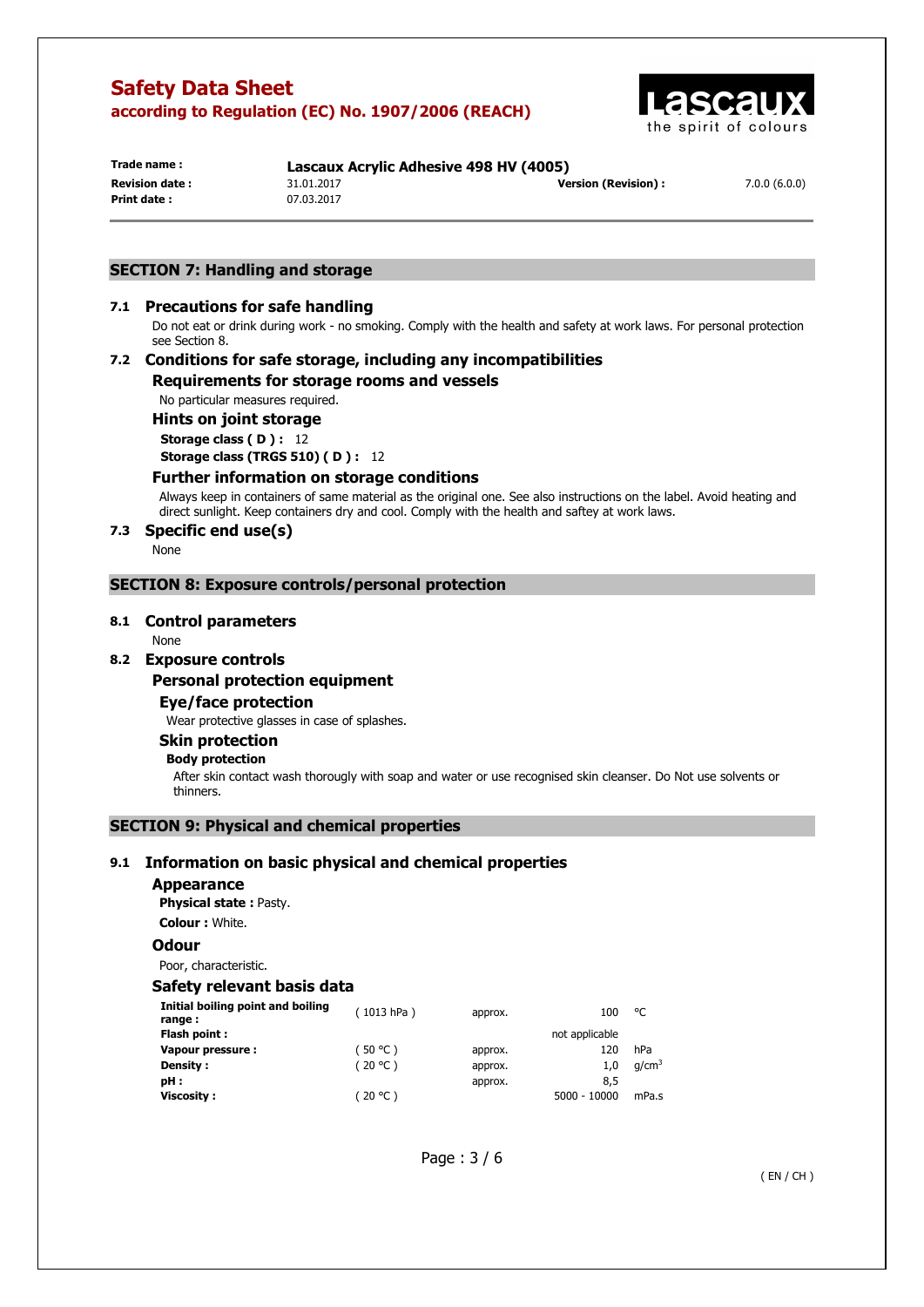

| Trade name :          |            | Lascaux Acrylic Adhesive 498 HV (4005) |              |  |
|-----------------------|------------|----------------------------------------|--------------|--|
| <b>Revision date:</b> | 31.01.2017 | <b>Version (Revision):</b>             | 7.0.0(6.0.0) |  |
| Print date:           | 07.03.2017 |                                        |              |  |

**9.2 Other information** 

None

## **SECTION 10: Stability and reactivity**

#### **10.1 Reactivity**

No information available.

- **10.2 Chemical stability**  No information available.
- **10.3 Possibility of hazardous reactions**  No information available.
- **10.4 Conditions to avoid**  Stable under recommended storage and handling conditions(See section 7).
- **10.5 Incompatible materials**

## No information available.

## **10.6 Hazardous decomposition products**

When exposed to high temperatures may produce hazardous decomposition products such as carbon monoxide and dioxide, smoke, oxides of nitrogen.

## **SECTION 11: Toxicological information**

#### **11.1 Information on toxicological effects**  No information available.

## **SECTION 12: Ecological information**

#### **12.1 Toxicity**

No information available.

- **12.2 Persistence and degradability**  No information available.
- **12.3 Bioaccumulative potential**  No information available.

#### **12.4 Mobility in soil**  No information available.

**12.5 Results of PBT and vPvB assessment**  No information available.

**12.6 Other adverse effects** 

No information available. **12.7 Additional ecotoxicological information** 

There are no data available on the product itself.

## **SECTION 13: Disposal considerations**

Contaminated packaging must be emptied of all residues and, following appropriate cleaning, may be sent to a recycling plant. Uncleaned packaging must be disposed of in the same manner as the medium.

## **13.1 Waste treatment methods Product/Packaging disposal**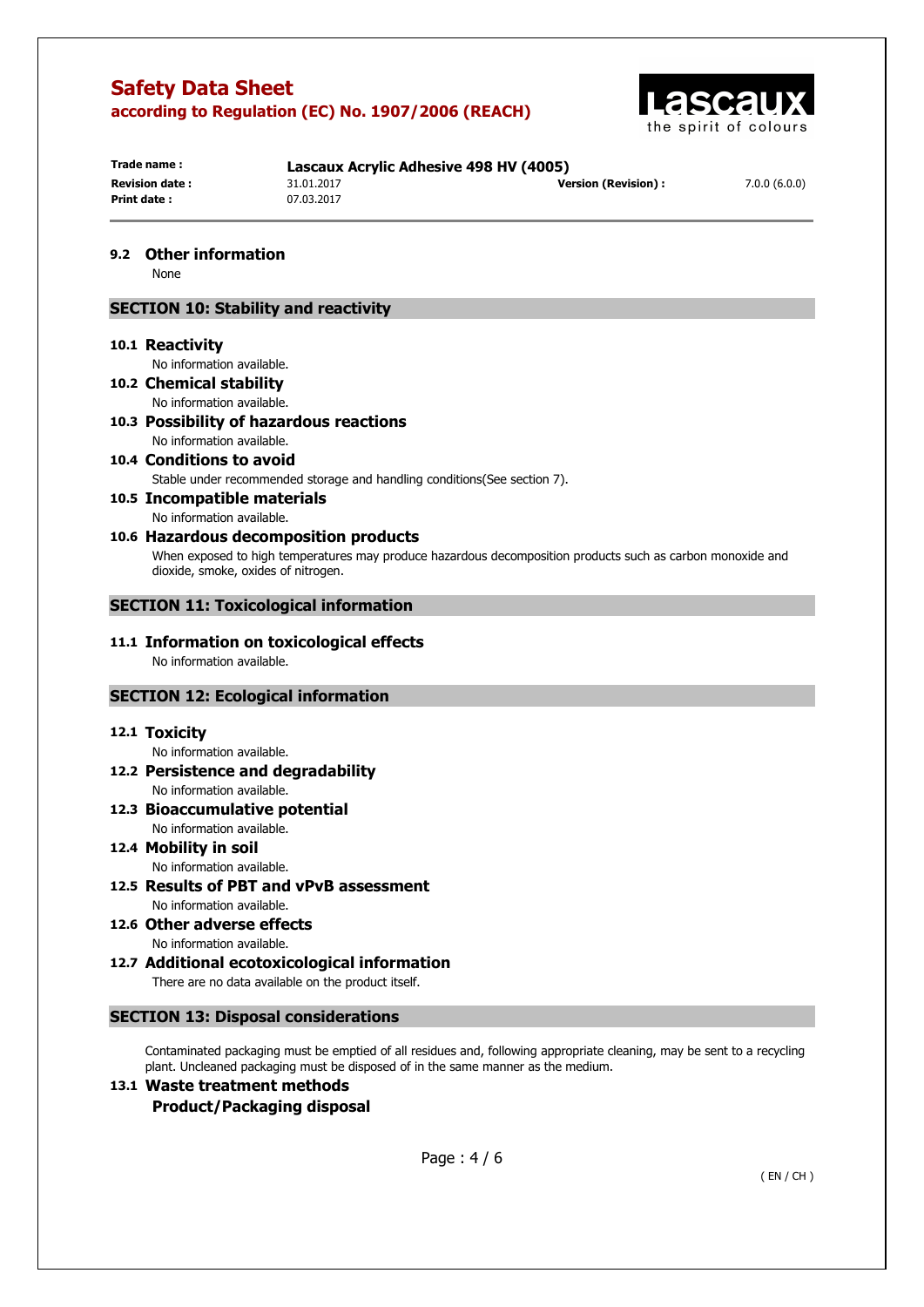

| Trade name:            | Lascaux Acrylic Adhesive 498 HV (4005) |                            |              |
|------------------------|----------------------------------------|----------------------------|--------------|
| <b>Revision date :</b> | 31.01.2017                             | <b>Version (Revision):</b> | 7.0.0(6.0.0) |
| Print date:            | 07.03.2017                             |                            |              |

**Waste codes/waste designations according to EWC/AVV**  08 01 12: Waste paint and varnish other than those mentioned in 08 01 11.

## **SECTION 14: Transport information**

#### **14.1 UN number**

No dangerous good in sense of these transport regulations.

**14.2 UN proper shipping name**  No dangerous good in sense of these transport regulations. **14.3 Transport hazard class(es)** 

No dangerous good in sense of these transport regulations.

- **14.4 Packing group**  No dangerous good in sense of these transport regulations.
- **14.5 Environmental hazards**  No dangerous good in sense of these transport regulations.
- **14.6 Special precautions for user**  None

#### **SECTION 15: Regulatory information**

## **15.1 Safety, health and environmental regulations/legislation specific for the substance or mixture**

#### **National regulations**

U.S.A. Conforms to ASTM D-4236. "No health labeling required"

**Water hazard class (WGK)** 

Class ( D ) : 1 (Slightly hazardous to water) Classification according to VwVwS

#### **15.2 Chemical safety assessment**

No information available.

## **SECTION 16: Other information**

## **16.1 Indication of changes**

#### None

## **16.2 Abbreviations and acronyms**

#### None

**16.3 Key literature references and sources for data** 

None

**16.4 Classification for mixtures and used evaluation method according to regulation (EC) No 1272/2008 [CLP]** 

No information available.

## **16.5 Relevant H- and EUH-phrases (Number and full text)**

None

## **16.6 Training advice**

#### None

## **16.7 Additional information**

The details in this material safety data sheet satisfy national and EC legislation. We have no knowledge or control over the user´s working conditions however. The product may not be used for any purpose other than that specified in